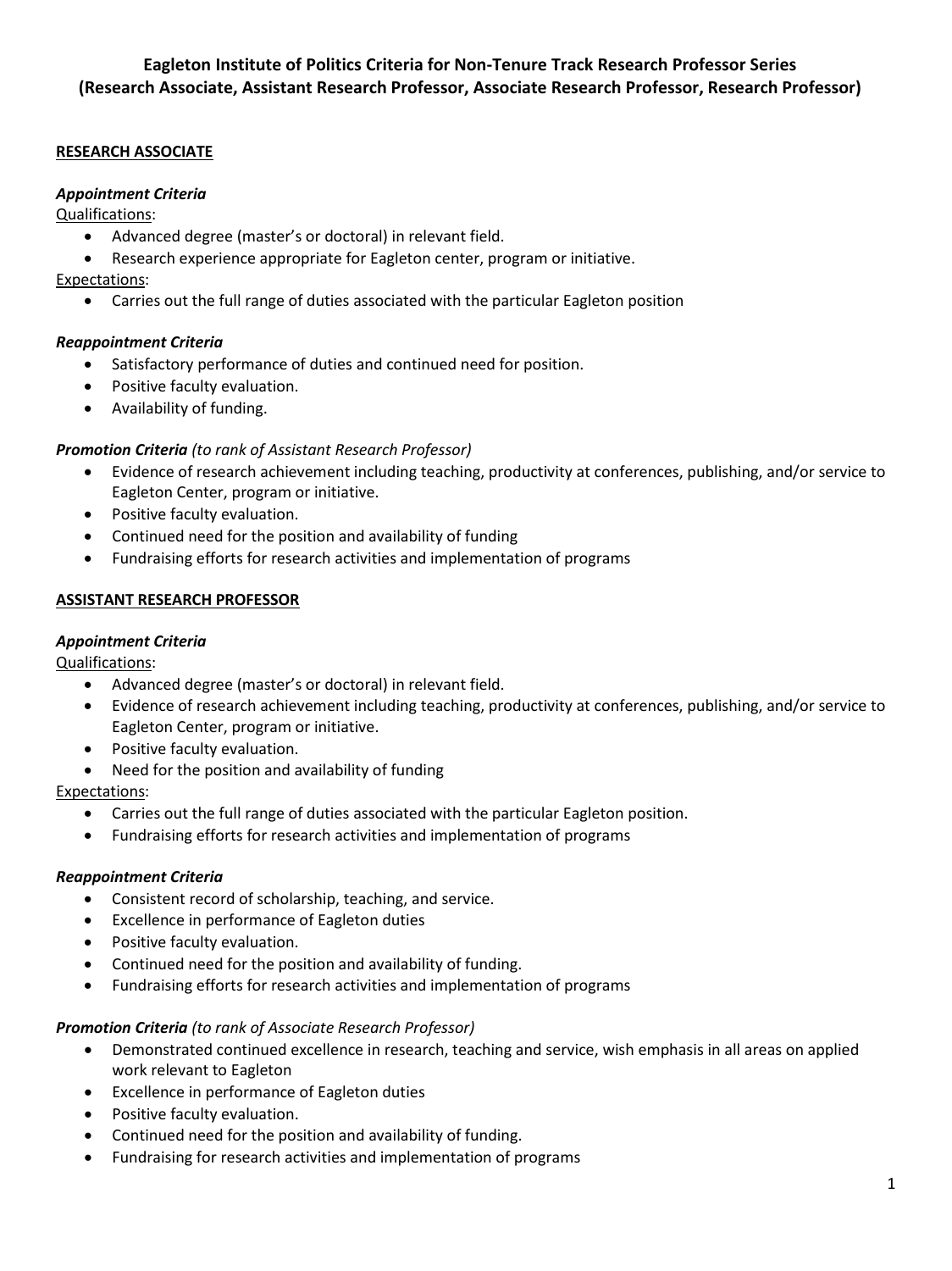## **ASSOCIATE RESEARCH PROFESSOR**

#### *Appointment Criteria*

Qualifications:

- Doctoral degree in relevant field
- Demonstrated continued excellence in research, teaching and service, wish emphasis in all areas on applied work relevant to Eagleton center, program or initiative.
- Positive faculty evaluation.
- Need for the position and availability of funding.
- Fundraising for research activities and implementation of programs

# Expectations:

• Carries out the full range of duties associated with the particular position in the research program.

# *Reappointment Criteria*

- Consistent record of scholarship, teaching, and service
- Excellence in performance of duties and continued need for position.
- Positive faculty evaluation.
- Continued need for the position and availability of funding.
- Development of external funding to support position and/or program research

# *Promotion Criteria (to rank of Research Professor)*

- Demonstrated continued excellence in research, teaching and service, with emphasis in all areas on applied work relevant to Eagleton
- Distinction in the chosen field.
- Positive faculty evaluation.
- Continued need for the position and availability of funding.
- Development of external funding to support position and/or program research

### **RESEARCH PROFESSOR**

### *Appointment Criteria*

Qualifications:

- Doctoral degree in relevant field
- Excellence in research, teaching and service with emphasis in all areas on applied work relevant to Eagleton
- Consistent publication record and original research
- Demonstrated external distinction in the chosen field
- External funding to support research.
- Demonstrated external distinction in the chosen field

### Expectations:

• Carries out the full range of duties associated with the particular Eagleton position.

### *Reappointment Criteria*

- Demonstrated continued excellence in research, teaching, and service, with emphasis in all areas on applied work relevant to Eagleton
- Excellence in performance of Eagleton duties
- Consistent publication record and original research
- Demonstrated external distinction in the chosen field
- External funding to support research.
- Positive faculty evaluation.
- Continued need for the position and availability of funding.